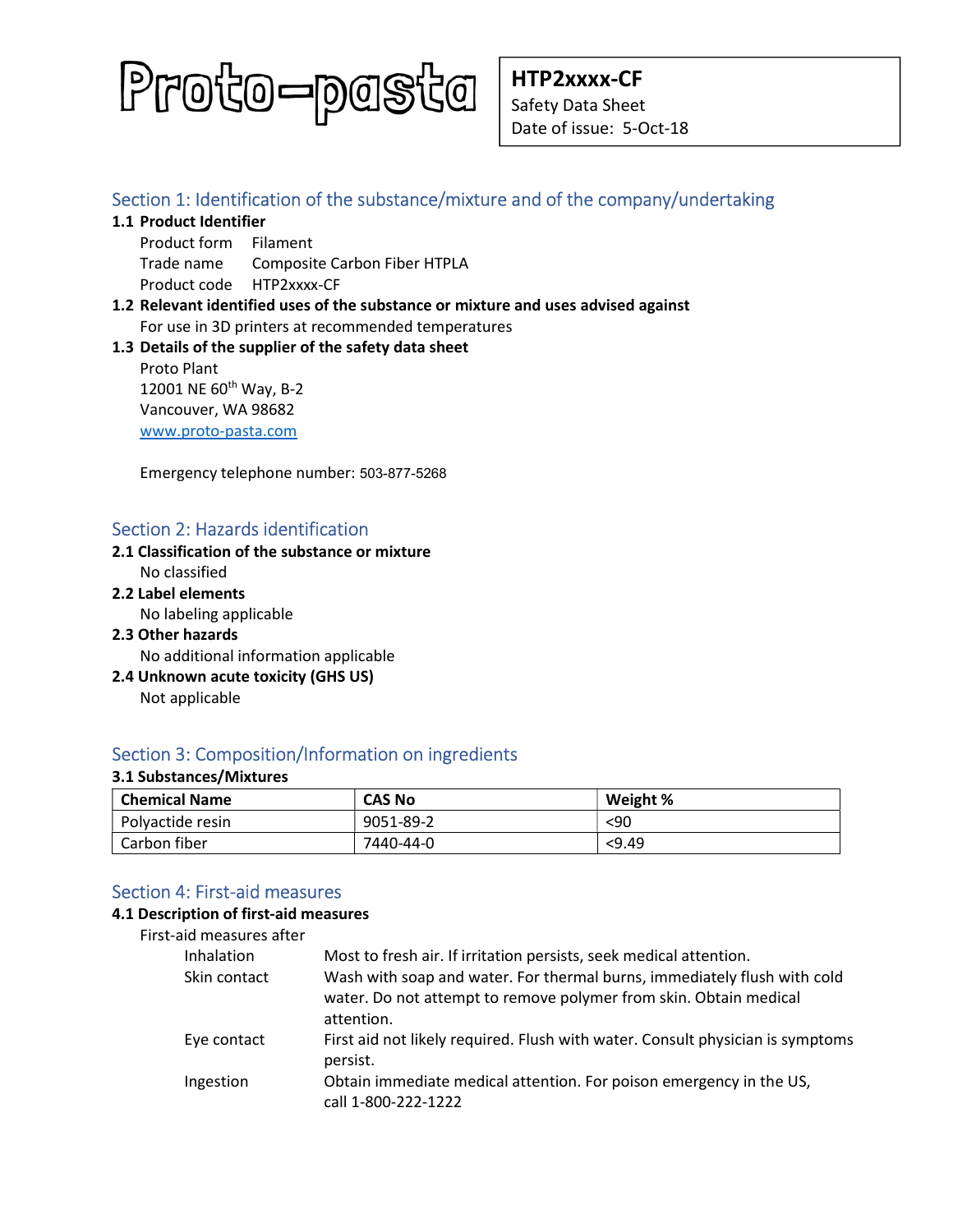

- 4.2 Most important symptoms and effects, both acute and delayed No additional information available
- 4.3 Indication of any immediate medical attention and special treatment needed Treat symptomatically

## Section 5: Firefighting measures

#### 5.1 Extinguishing media

Unsuitable extinguishing data None known

Suitable extinguishing data Water spray, dry powder, foam

### 5.2 Special hazards arising from the substance or mixture

Burning produces obnoxious and toxic fumes

5.3 Advice for firefighters

As in any fire, wear self-contained breathing apparatus and full protective gear

## Section 6: Accidental release measures

### 6.1 Personal precautions, protective equipment, and emergency procedures

- 6.1.1 For non-emergency personnel Sweep up to prevent slipping hazard
- 6.1.2 For emergency responders Wear protective gear

### 6.2 Environmental precautions

Do not flush into surface water or sanitary sewer system. Do not allow material to contaminate ground water systems.

### 6.3 Methods and material for containment and cleaning up

Clean up promptly with scoop or vacuum. Sweep up and shovel into suitable containers for disposal.

6.4 Reference to other sections

No additional information available

## Section 7: Handling and Storage

#### 7.1 Precautions for safe handling

| Precautions for safe handling | Ensure good ventilation of the work station. Wear personal       |
|-------------------------------|------------------------------------------------------------------|
|                               | protective equipment.                                            |
| Hygiene measures              | Do not eat, drink, or smoke when using this product. Always wash |
|                               | hands after handling the product.                                |

### 7.2 Conditions for safe storage, including any incompatibles

Store in a well-ventilated place. Keep cool.

### 7.3 Specific end use(s)

No additional information available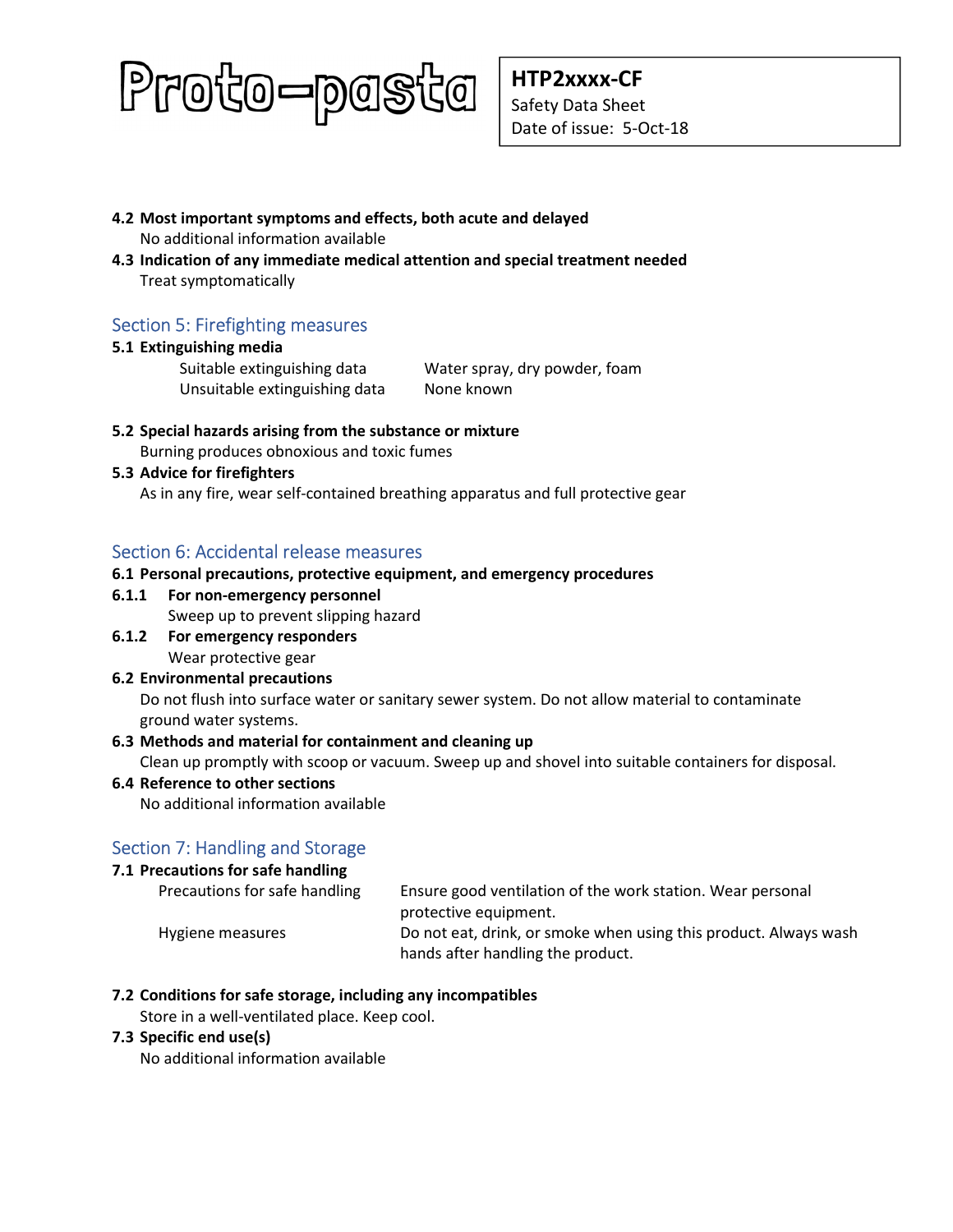

# Section 8: Exposure controls/personal protection

### 8.1 Control parameters

Where reasonably practicable, use local exhaust ventilation and good general extraction. Provide appropriate exhaust ventilation in places where dust is formed.

#### 8.2 Exposure controls

| Appropriate engineering controls | Ensure good ventilation of the work station                                 |
|----------------------------------|-----------------------------------------------------------------------------|
| Hand protection                  | Protective gloves                                                           |
| Eye protection                   | Safety glasses                                                              |
| Skin and body protection         | Impervious clothing                                                         |
| Respiratory protection           | In case of insufficient ventilation, wear suitable respiratory<br>equipment |
| Environmental exposure controls  | Avoid release into the environment                                          |

# Section 9: Physical and chemical properties

### 9.1 Information on basic physical and chemical properties

| Physical state                | Solid                                                         |
|-------------------------------|---------------------------------------------------------------|
| Appearance                    | Monofilament plastic, thin strand                             |
| Color                         | <b>Black</b>                                                  |
| Odor                          | Light, sweet odor during processing; none at room temperature |
| Odor threshold                | Not applicable                                                |
| рH                            | Not applicable                                                |
| Melting point                 | 195-225C                                                      |
| Freezing point                | Not applicable                                                |
| <b>Boiling point</b>          | Not applicable                                                |
| Flash point                   | Not determined                                                |
| Relative evaporation rate     | Not applicable                                                |
| Flammability                  | Combustible if heated                                         |
| <b>Explosion limits</b>       | Not applicable                                                |
| <b>Explosive properties</b>   | Not applicable                                                |
| Oxidizing properties          | Not applicable                                                |
| Vapor pressure                | Not determined                                                |
| Relative density              | $1.15$ g/cc                                                   |
| Relative vapor density at 20C | Not determined                                                |
| Solubility                    | Insoluble                                                     |
| Log Pow                       | Not determined                                                |
| Log Kow                       | Not determined                                                |
| Auto-ignition temperature     | 300-400C                                                      |
| Decomposition temperature     | 250C                                                          |
| Viscosity                     | Not applicable                                                |
| Viscosity, kinematic          | Not applicable                                                |
| Viscosity, dynamic            | Not applicable                                                |

#### 9.2 Other information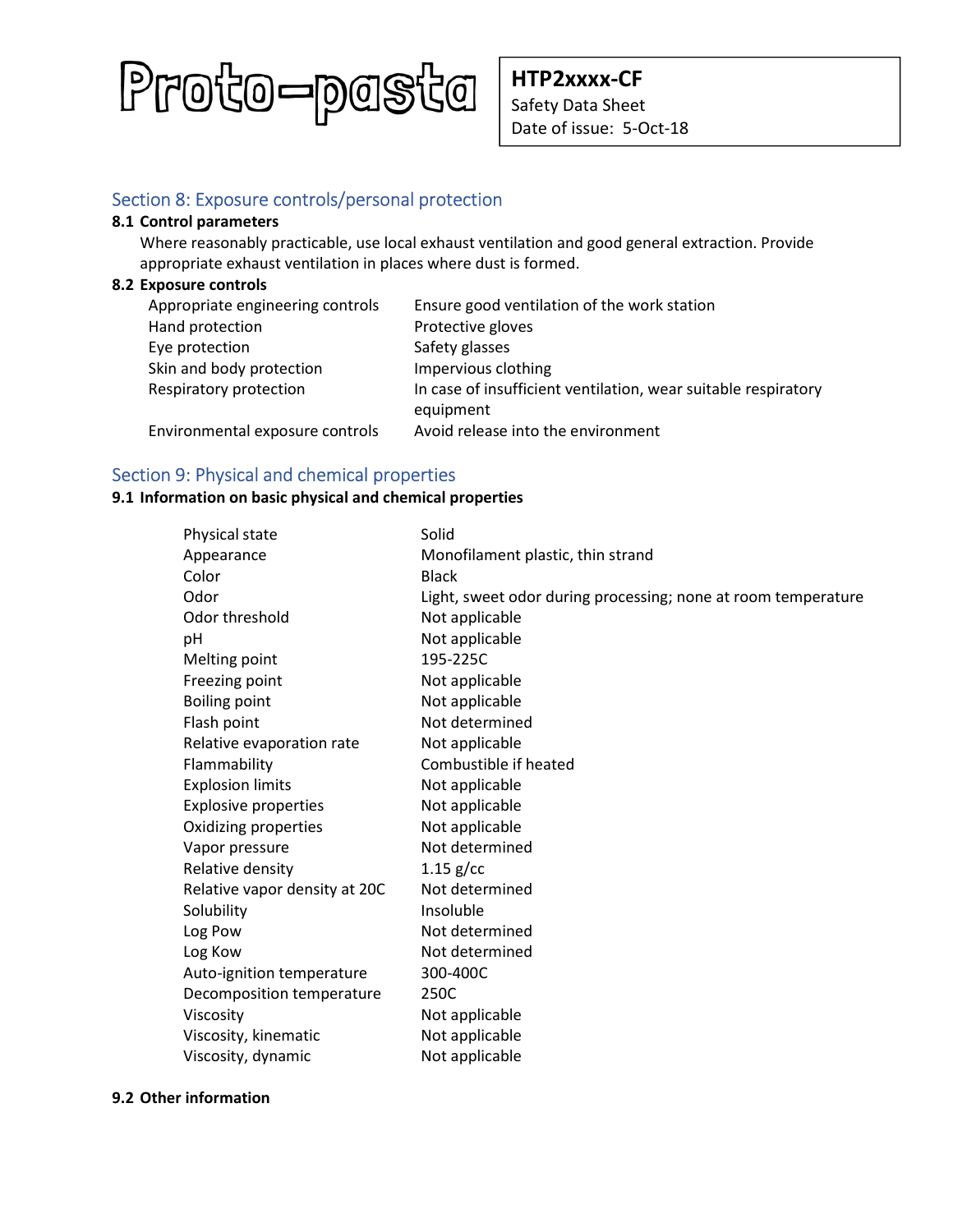

No other information available

# Section 10: Stability and reactivity

### 10.1 Reactivity

Stable when stored as recommended

10.2 Chemical Stability Stable when stored/used as recommended

# 10.3 Possibility of hazardous reactions

None known

- 10.4 Conditions to avoid Temperatures above 230C
- 10.5 Incompatible materials

Oxidizing agents, strong acids, strong bases.

### 10.6 Hazardous decomposition products

Burning produces obnoxious and toxic fumes. Aldehydes, carbon monoxide, carbon dioxide

# Section 11: Toxicological information

### 11.1 Information on toxicological effects

| Acute toxicity                    | None known                                           |
|-----------------------------------|------------------------------------------------------|
| Skin corrosion/irritation         | Contact with molten material may cause thermal burns |
| Serious eye damage/irritation     | Contact with dust/fumes may cause irritation         |
| Respiratory or skin sensitization | None known                                           |
| Germ cell mutagenicity            | Not determined                                       |
| Carcinogenicity                   | Not classified                                       |
| Reproductive toxicity             | Not classified                                       |
| STOT-single exposure              | Not determined                                       |
| STOT-repeated exposure            | Not determined                                       |
| Aspiration hazard                 | None known                                           |

# Section 12: Ecological information

## 12.1 Toxicity

Not determined

- 12.2 Persistence and degradability Not determined
- 12.3 Bioaccumulative potential Not determined

## 12.4 Mobility in soil

Not determined

12.5 Results of PBT and vPvB assessment Not applicable

## 12.6 Other adverse effects

No other information available